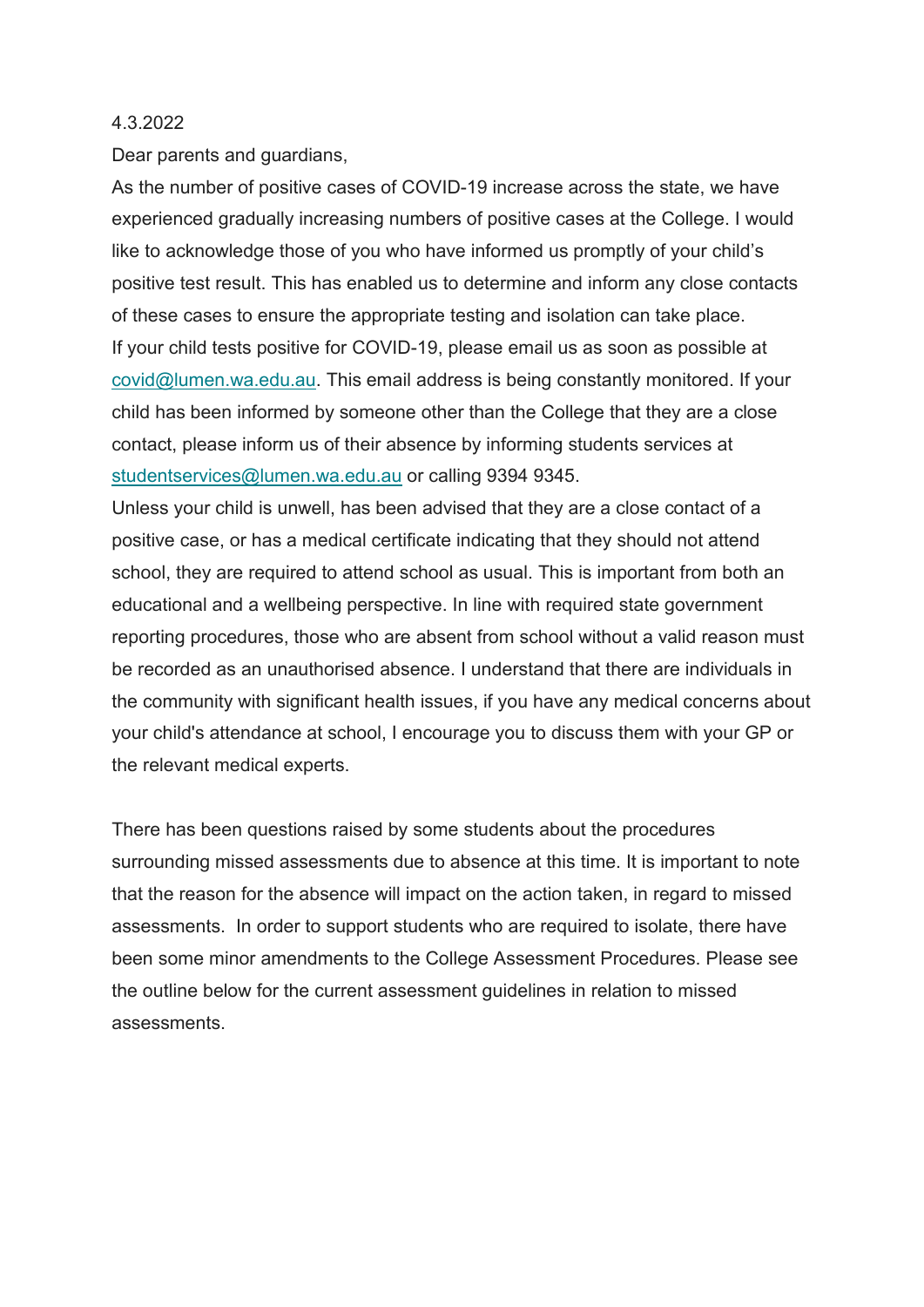# **SITUATION**

### **Missed In-Class assessment due to approved absence.**

Either:

 Sit the assessment immediately upon returning to school up to and including one week following the scheduled date,(If students are absent due to medical reasons for more than one week, a medical certificate is required)

## **OR**

 Receive a result reflecting their performance within the class calculated against other assessments (using the standardised score methodology calculated at the conclusion of the semester)

# **OR**

(Option for 7-10 only) Be deemed exempt from that assessment and complete the assessment as a formative assessment for the purpose of learning.

#### **SITUATION**

**Missed In-Class assessment due to unapproved absence.**

• Sit the assessment immediately upon returning to school up to and including one week following the scheduled date,

(HOY to follow up on students who frequently miss assessments, and in consultation with the DP, Future missed assessments may be penalised by 30%. See below for calculation example.)

# **OR**

A mark of zero is recorded if absence is longer than one week.

#### **SITUATION**

# **Missed due date or Late Out-of-Class assessment task due to approved absence**

• The Out-of-Class assessment task must be submitted on or before the date of return.